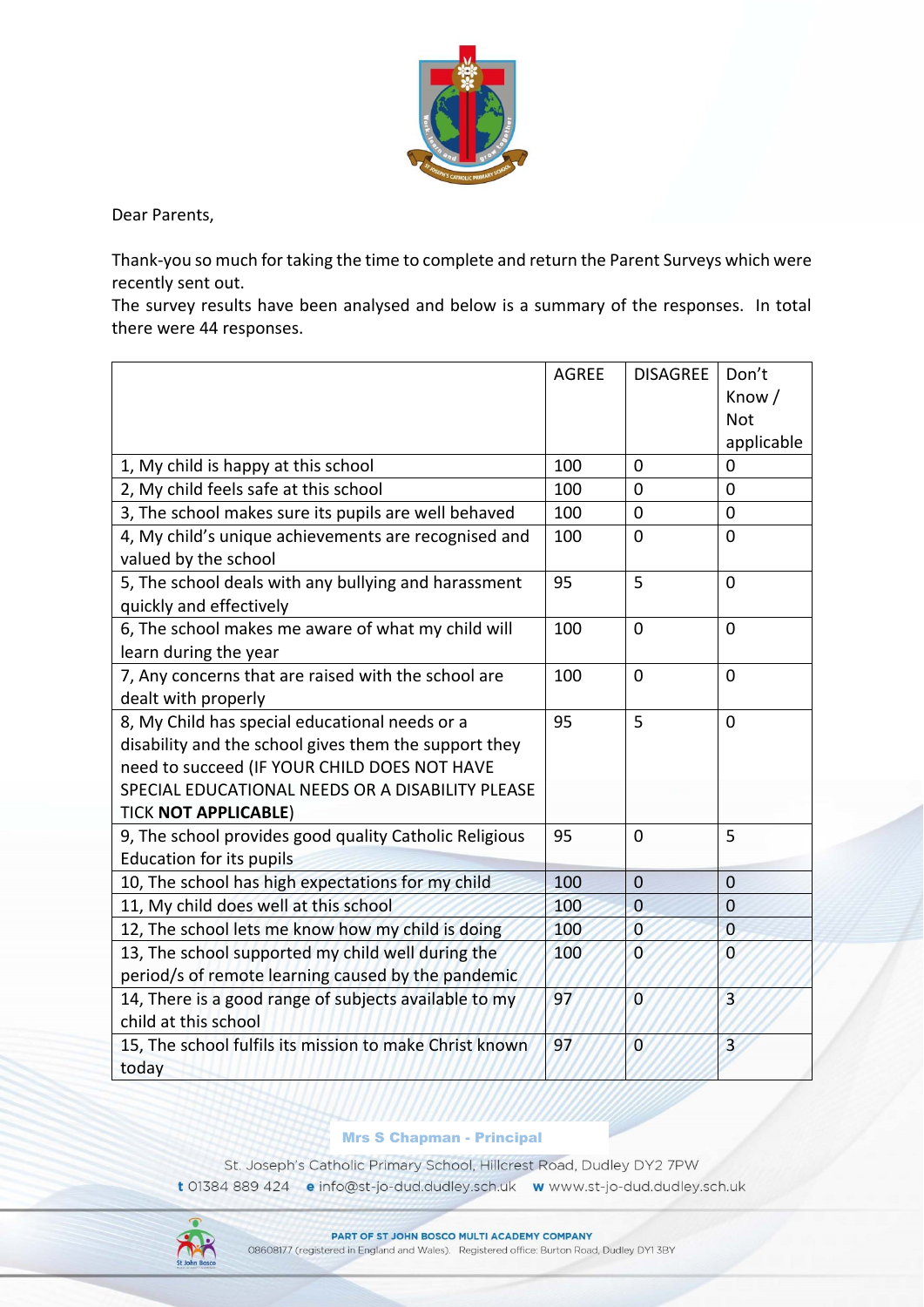| 16, My child is able to take part in meaningful and<br>enjoyable Catholic assemblies, masses, prayer<br>gatherings and other acts of collective worship                                                                                                   | 100 | $\Omega$ | 0  |
|-----------------------------------------------------------------------------------------------------------------------------------------------------------------------------------------------------------------------------------------------------------|-----|----------|----|
| 17, The school supports my child's wider personal<br>development                                                                                                                                                                                          | 97  | 3        | 0  |
| 18, The measures the school has put in place to<br>support my child's learning after the period/s of<br>remote learning (recovery curriculum / recovery<br>provision / catch up) are effective and making a<br>difference                                 | 89  | $\Omega$ | 11 |
| 19, The Catholic Life of the school enables my child to<br>make a positive contribution to the community<br>inspired by the example of Jesus Christ e.g. by helping<br>and serving others, charitable activity, being a valuable<br>part of the community | 97  | 0        | 3  |
| 20, The school offers a wide range of activities in<br>addition to the curriculum e.g. lunchtime activities,<br>after school clubs, sports, music or arts activities in<br>addition to subject lessons.                                                   | 100 | 0        | 0  |
| 21, I would recommend the school to another parent                                                                                                                                                                                                        | 100 | 0        | 0  |

In addition to the tick boxes there was also space for parents to share what they thought the school was doing well, what we could do to make the school even better and any further comments.

Once again, thank-you for taking the time to share your thoughts. Below is a summary of some of the most common comments made and where parents have shared what we could do to make the school better a response has also been shared.

| What we do well                       |                                         |  |  |
|---------------------------------------|-----------------------------------------|--|--|
| 'Sharing the Catholic Faith'          | 'Linking RE throughout all areas of the |  |  |
| 'Consistent communication'            | curriculum'                             |  |  |
| 'Good teaching and high expectations' | 'Keeping children safe'                 |  |  |
| 'Looking after children's welfare'    | 'Church community'                      |  |  |
| 'Keeping in touch during lockdown'    | 'Making children feel valued'           |  |  |
|                                       | 'Encouraging good behaviour'            |  |  |
|                                       |                                         |  |  |
|                                       |                                         |  |  |

What we could do to make the school even better

'More after school clubs' *This term we have introduced a number of after schools clubs which include sports and Art and Crafts. The clubs will change each half term to offer a range of different opportunities for children to take part in.*

## Mrs S Chapman - Principal

St. Joseph's Catholic Primary School, Hillcrest Road, Dudley DY2 7PW t 01384 889 424 e info@st-jo-dud.dudley.sch.uk w www.st-jo-dud.dudley.sch.uk

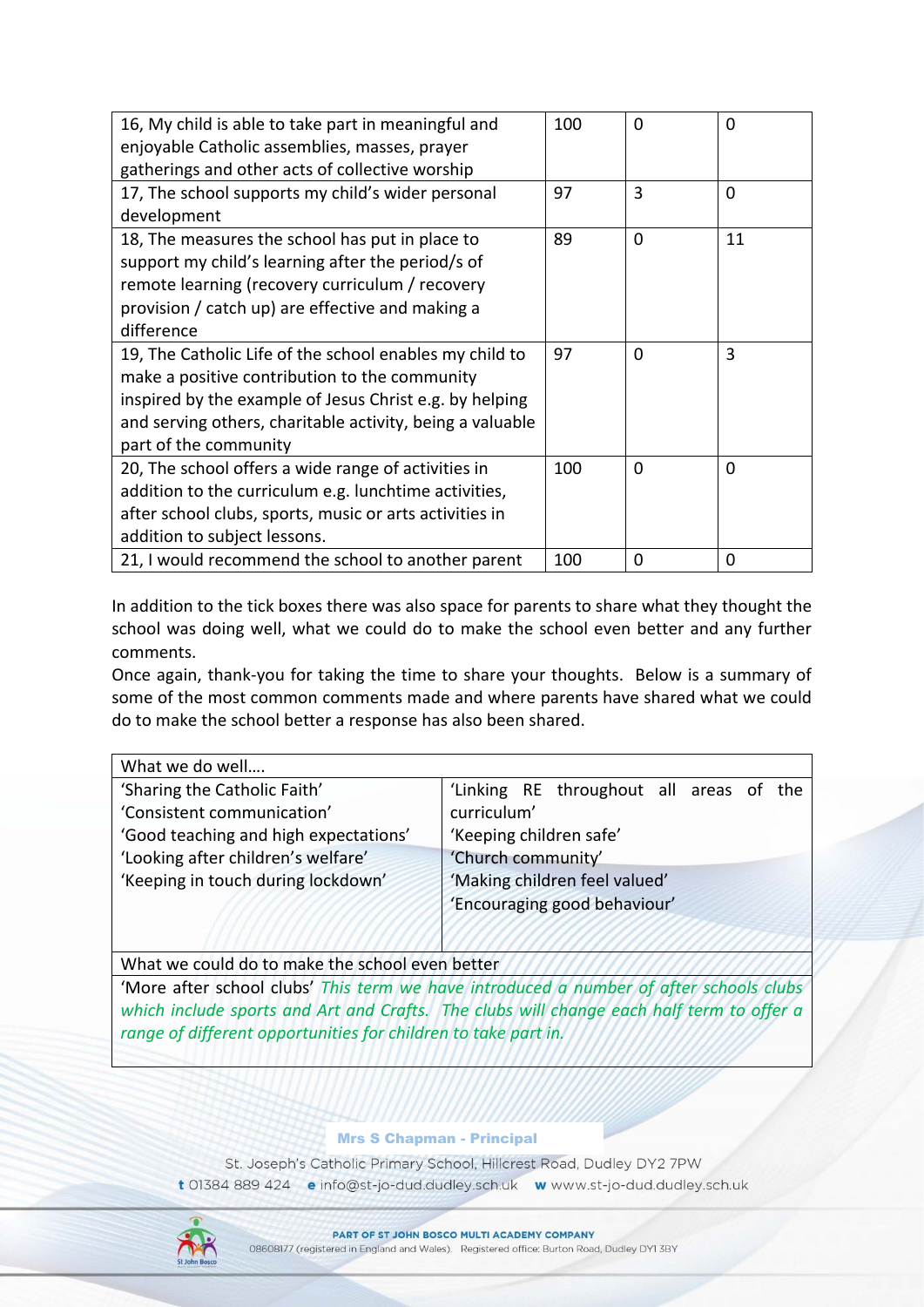'Breakfast and after school clubs for working parents' *Historically the school did operate a breakfast club, but unfortunately the cost of running the breakfast club became too difficult for the school to sustain, mainly due to the non-payment of fees. This meant that the school budget was having to subsidise the club for a small number of children rather than using school money to support all children in our care. We do however have a link with Learning Journeys who are able to offer additional before and after school provision.*

'Quality of school dinners' *This is something we have been looking into and I'm pleased to share that we have successfully secured the development of a working kitchen here at St Joseph's meaning that food will be cooked on site each day for children.*

'More opportunities for parents to be involved in school now COVID is over' *Parents are now welcome to join us for Mass on Tuesday (9.15am) and Assembly on Friday (9.15am) each week. Going forward we will be offering parents the opportunities to come into school and take part in lessons with their children – something which was very successful before lockdown.*

'Deeper coverage in history to include Black History Month' *We follow the National Curriculum as set out by the Government and ensure that all objectives are covered so that we meet all of the statutory requirements. We have a focus week each October during Black History month where children learn about Black History and significant people.*

'More staff on the door in the morning to speak to parents' *In the morning teachers have to be in their classrooms to ensure the children are welcomed and supervised. Teaching Assistants are placed around the entry points of EYFS, KS1, KS2 and the front of the school to ensure children arrive into the school building safely are are always happy to speak to parents. If you need to speak to someone please pop into the school office and you will be looked after.*

'Swimming in Reception class' *We do recognise that swimming is an important skill and swimming is in the National Curriculum for KS2 children only. Children in Years 3, 4 and 5 go swimming during their time in our school, but unfortunately the ratio of adults to children needed to take Reception class swimming would involve more adults than school can spare to ensure the safety of all children within the school.*

'Teachers to have more time to talk to parents' *Teachers are always happy to speak with parents, and regularly phone and speak to parents before and after school along with during their lunchtimes. Teachers can't always be released to speak to parents during the day as they need to be in the classroom teaching the children to fulfil the requirements of the National Curriculum, but teachers will always get in touch if you leave a message in the office.*

## Mrs S Chapman - Principal

St. Joseph's Catholic Primary School, Hillcrest Road, Dudley DY2 7PW t 01384 889 424 e info@st-jo-dud.dudley.sch.uk w www.st-jo-dud.dudley.sch.uk